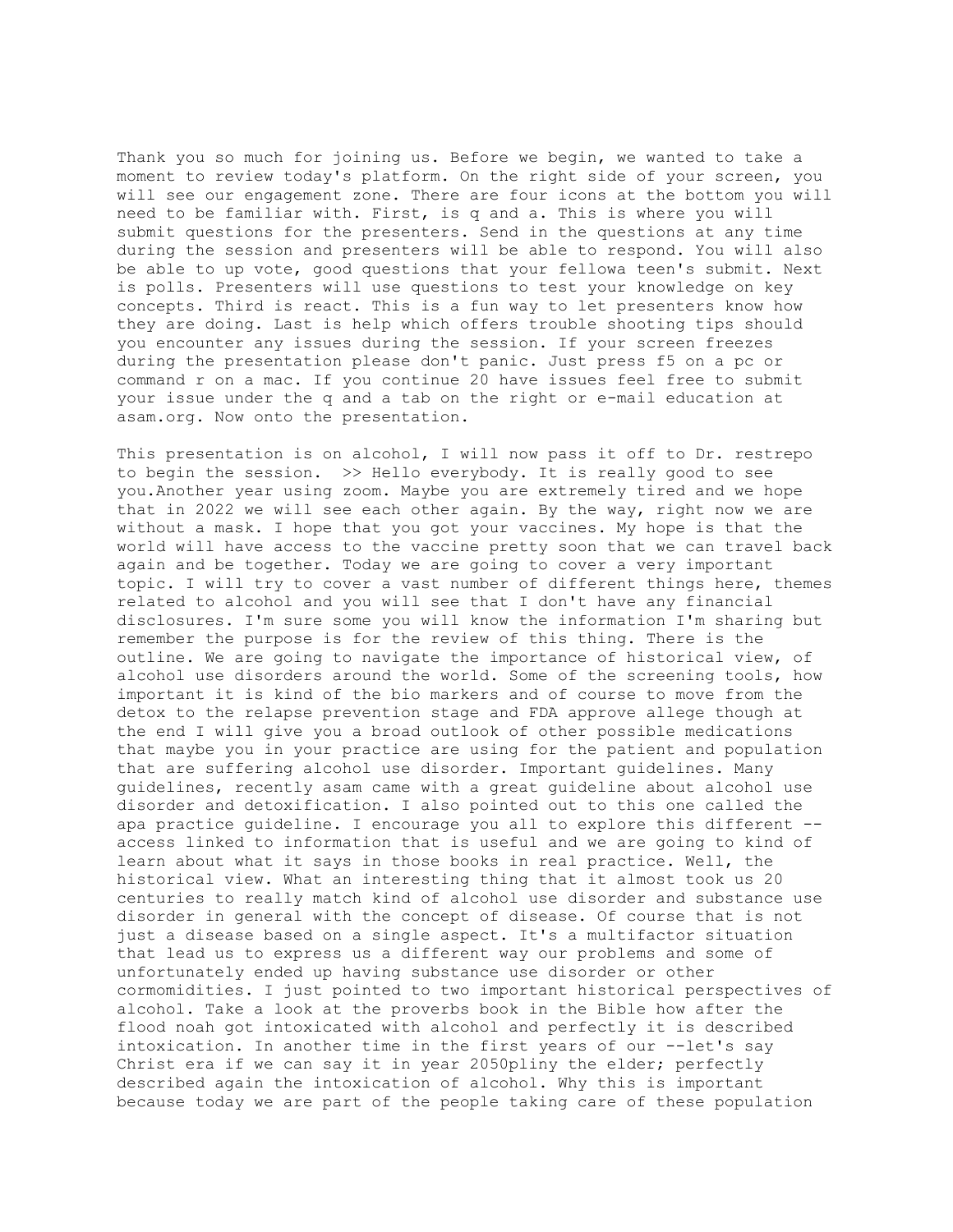in a way that it took us 20 centuries to use medications and other type of approaches. Well, let's start to review from a real case that I'm sure you get familiar with. This is a patient of ours in our program where I work at the va hospital. Mr. Rr is close to his 60's. He runs a music theater in Los Angeles, California. He is being referred for evaluation to assess his drinking depression after his older brother who in the past had problem was alcohol, recommend him to go with it. Well, he presents as we review with depression, by when you ask more specifically he drinks because he has insomnia, and anxiety. A common aspect to see in our patients. Then when you ask more specifics he report that he grew up drinking. His first drinks was at age 4 when after party in his family home he just saw the little glasses full of some liquor and he starts to taste. Why this is important? This person at age 4, even without full development of his brain, a full development of judgment and insight suddenly starts to [Inaudible] and remember, that is so important in this field to know that the prefontal cortex, what help us to make decisions that make us take the right or wrong choice in addition to that limbic system that we need to talk about it, such as --plays a major role in relationship with the receptor. I will try to simplify things. Remember, when I drink I activate my opoid system and my opoid --activate the nucleus activates by dopomonine and then is when I have a vast output of excitement, energy, feeling good about. Remember that in this process that I'm sure [Inaudible] already cover in depth this mechanism of actions. When he need to be aware of the different ways that our brain works. Open though these are the transmitters in our system. In alcohol I invite you to look at the gaba and the glutamate. One is the main inh IB itor. Do not forget too much the opioid system. The dopamine and the serotonin that right now we are talking more in relationship to substance use disorders and in this case with alcohol use disorders. Well. I know that you are familiar with this. Let's imagine that nuerobiol OGC and the concept will lead us to understand the mechanism of action of how alcohol interacts in our body with our different transmitters and also why the medications can have a huge help if we understand these basic concept s. I'm drinking --and it opens in my terminal. Then the e --gets released and then the chloride channels open and then I have the famous depolarization and then I feel relaxed, less anxious, I'm able to socialize more and then I start to use this element and this breach of connection with my inner side and maybe outside context in a way that helps me to cope with many difficulties and as we know, comorbitidis are really closing the lines with the concept of alcohol use disorder. Then trying to see what happened with Mr. Rr he starts to drink more at age 12 on weekends and continues daily for the past 30 years. When you can him how much is too much or how much he drinks he doesn't know. He saids he misses work due to hangovers and driving while intoxicated. Risky behaviors, especially in la. He said no accidents, no dui's but he definitely is having some issues reported already to us. Well, you continue your good interaction creating good rapport with the patient that does the essence of our practice. Then he definitely told you that he drink the previous night and that what he wakes up he has diarrhea and shakes. When you ask more specifics he thinks that the anxiety lead him to consult with a primary care that end up prescribing alp are, azolam and it helps him. No other drugs or substance abuse history. I don't need to go into details of the biochemistry of alcohol. All of us know what are the parts of it. Important to review. Here we go with what I was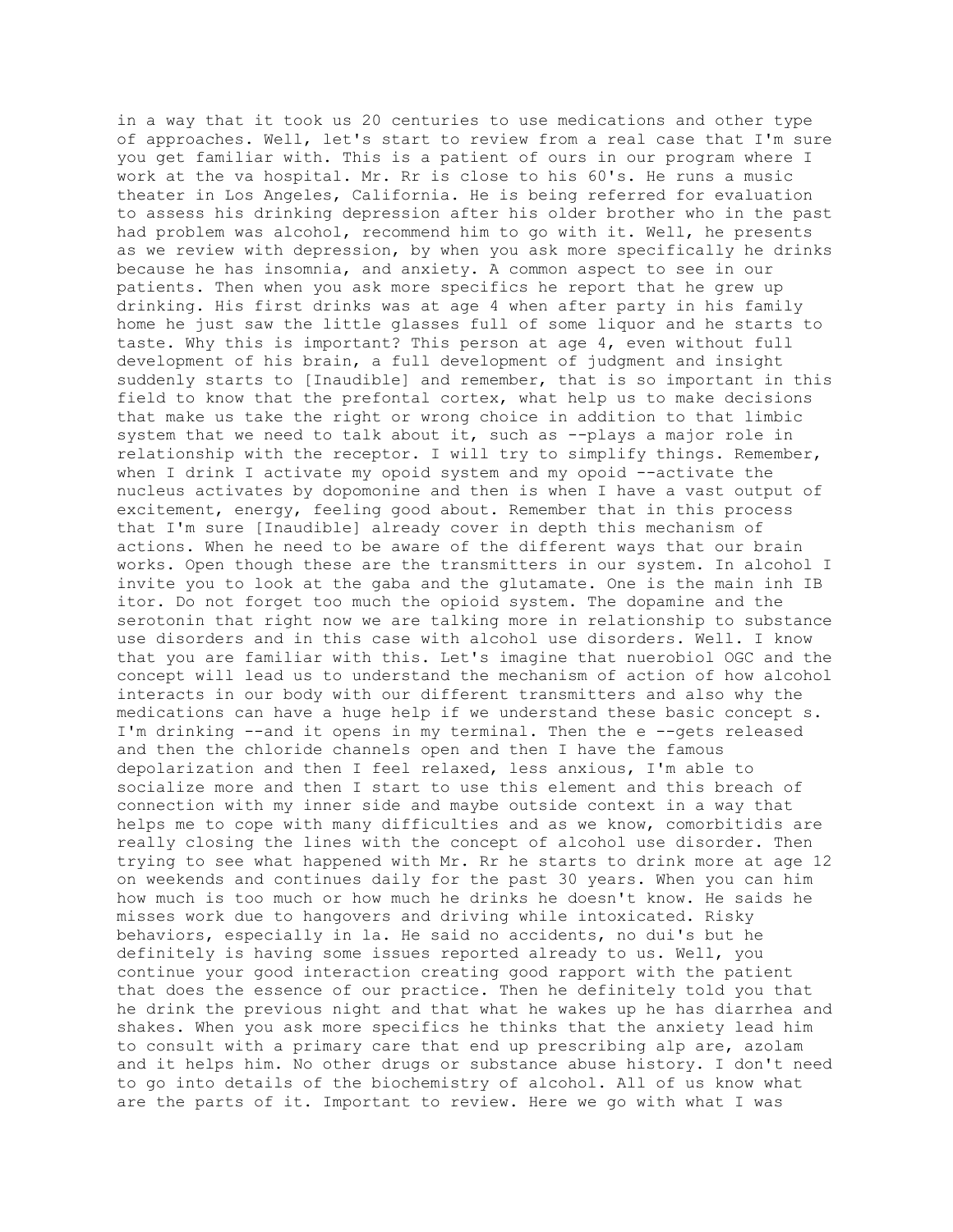saying before. Let's imagine that today all of us in the room will have one glass of wine, maybe two maximum. Just socializing. One is the system that will be activated is going to be the main in it h IB itor system which is the gaba gets activated. We start to talk more. We start to relax. I start to interact with you. Even through zoom I don't see your face but I say, let me make the effort to run this session in the best way that I can and I have relaxed moment. Then if we continue drinking every day until next year, what is going to happen? Maybe I will develop tolerance with all of you. Maybe the two glasses of wine that help me relax. Now that's not enough. Maybe the glutamate energy system starts to activate and it downloads the regulation of the gaba meaning that tolerance starts to happen. We have symptoms based on the glutamat, waking up and starts to happen. That's why I start to drink more and if I don't drink more I will start to have shakes, maybe some sweats, maybe some diarrhea, such as Mr. Rr. Well, let's review some data. Look how impactful this disorder is. It's very high. 50 million adults in United States have alcohol use disorder. It's said that with the new data in 2019 average 90 to 95,000 people die from alcohol related disorders in the United States. It's the third leading preventable cause of death in the United States. The cost is very high. As we know in our practice, we see more and more people coming to emergency room visits and hospitalizations due to alcohol in the last ten years. I don't need to repeat what others mentioned but the combination of alcohol plus [Inaudible], the combination of opioids and alcohol is something we deal every day in our practice. We need to be aware of it. Of course as I said in here 50% of you are at [Inaudible] to alcohol misuse. Big pictures. Take the two sides of this slide. In the right side you are going to see that this the severity is in mild, moderate, severe. 12 months and lifetime. In general take a look. United States in terms of lifetime prevalance is higher. 29%. With severe alcohol use disorder in about half during the period of 12 months is equal to almost 14%. Is increasing by 450% the 12 month rate of the prevalance between the years 2001 and 2020. It's showing us the level we are having these days of alcohol. Important enough. We know the different demographics are affected by alcohol. We know the onset is a factor that can predict heavy drinking in the future. We know the ethnicity. We know that our native American population suffers from the problem of alcohol use disorder. Of course, talking about minorities pay attention to of level of prevalance he are lated with the 12 month problems of alcohol use. In general the population is drinking but more interesting what is happening in regarding gender. Right now the ratio, men to female 1.7 male, the r atio with women, 1. We are getting closer and closer each year. I don't want to go into the details of this but what I want to point out is that when we see someone with alcohol use disorder, let's be prepared to ask about other things. Really important to always keep in mind. Well, take a look that 20% of drinking population -- of the drinking population drinks 80% of the alcohol sold. Alcohol users in United States are around 40 million. This is almost a --seen to other chronic disease, hypertension, depression. Pay attention to the binge drinking and to the amount of people having heavy alcohol use as we are going to review in a few minutes.

A binge drink is four drinks in two hours for a woman, and five drinks in two hours for a man. Those two hours in some point are defined by sitting, of the population but four to five drinks in two hour is the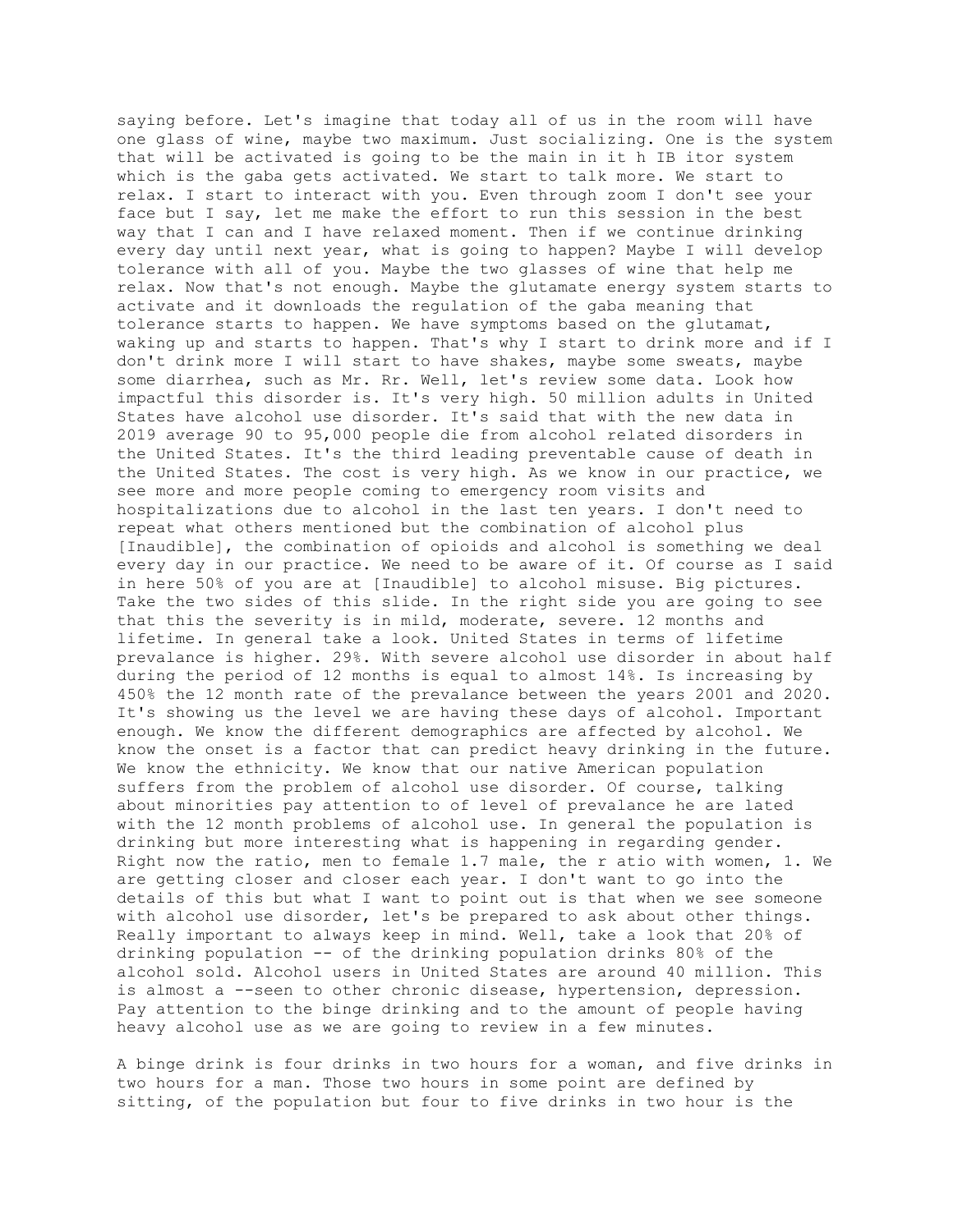most kind of accurate data to define binge. Pay attention to the years. How much are -- how much drinking in 2002 and in 2013 how much it is and the binge drinking. I encourage you to get familiar with the NASA r. It is the three national survey on alcohol and related conditions. In 20 is the we have data from that time about the new evidence that we are drinking. Going back to what I was telling you about the women and men. Pay attention to the population drinking in the past year and in the past month and the number of days drinking in the past month by two genders. Here we go just to remind you that the ratio is 1.7% for men, 1 for women.

The population that we need to pay attention is all but basically age as we were saying is a known factor in heavy drinking. Pay attention to the three in 2015. Pay attention to the 18 and 19. College, students as we know have definitely the propensity to drink harmfully to develop an alcohol use disorder in the future. We know about the criteria these days, for alcohol use disorder or substance use disorder. You can translate this into context of any other disorder related with your substance. That is for the first time cravings as part of the diagnosis and remember that you can also add the severity based on the criteria with the different symptoms mild to severe in terms of the numbers. One interesting thing that is still -- 100 patient was very seen. Just ten of them get the appropriate treatment. Beginning to --prescribe medication. Are we getting the right medication to use the medicine in the practice? What is happened that we are not prescribing to our population what is needed? Imagine if this is United States you could imagine what is happening around the world when someone is suffering alcohol use disorder. Well, how much is too much? Again. Heavy drinking is designed as four or more standard drinks in a sitting, eight or more per week when related to women and the men is five or more in a sitting, 15 or more per week. Keep this many mind when we are going to assess our population with a different table that we have access to in our regular practice, and also let's be sure that we ask about how many drinks do you have in two hours when you sit down as we review the binge drinking is another important definition. What is a standard drink? All of us know this. It's important to keep this in mind. One standard drink is equal to 14-grams, ise wall to .6 ounces of pure alcohol. The average person metabolized about one standard drink per hour. In one side on the left side you are going to see the regular beer. In the right side on the screen you are going to see the whiskey or the vodka, single drink that many times we have. In the middle is the cup of wine that we usually see people drinking. When we pass this is when we need to pay attention. We review what is heavy drinking, what is binge drinking, matching with this graph will help us to kind of realize where the problem is going to be. We metabolize this every 60 to 90 minutes. Alcohol is with zero kinetics. It's a straight line like this from the top to the bottom. The men around --men metabolize20-milligrams per -- women was we are going to review what is happening the meta bolism takes more time though I have time that when I sit down with them I need to stop because with the two drink that I can tolerate they can tolerate four and five and they are women that have different genetics and they metabol is it different. There are three general reasons for women to show higher bac's and greater, intoxication; also is show that women have more propensity to have liver damage and they get alcohol disorder more frequently than men. In females a great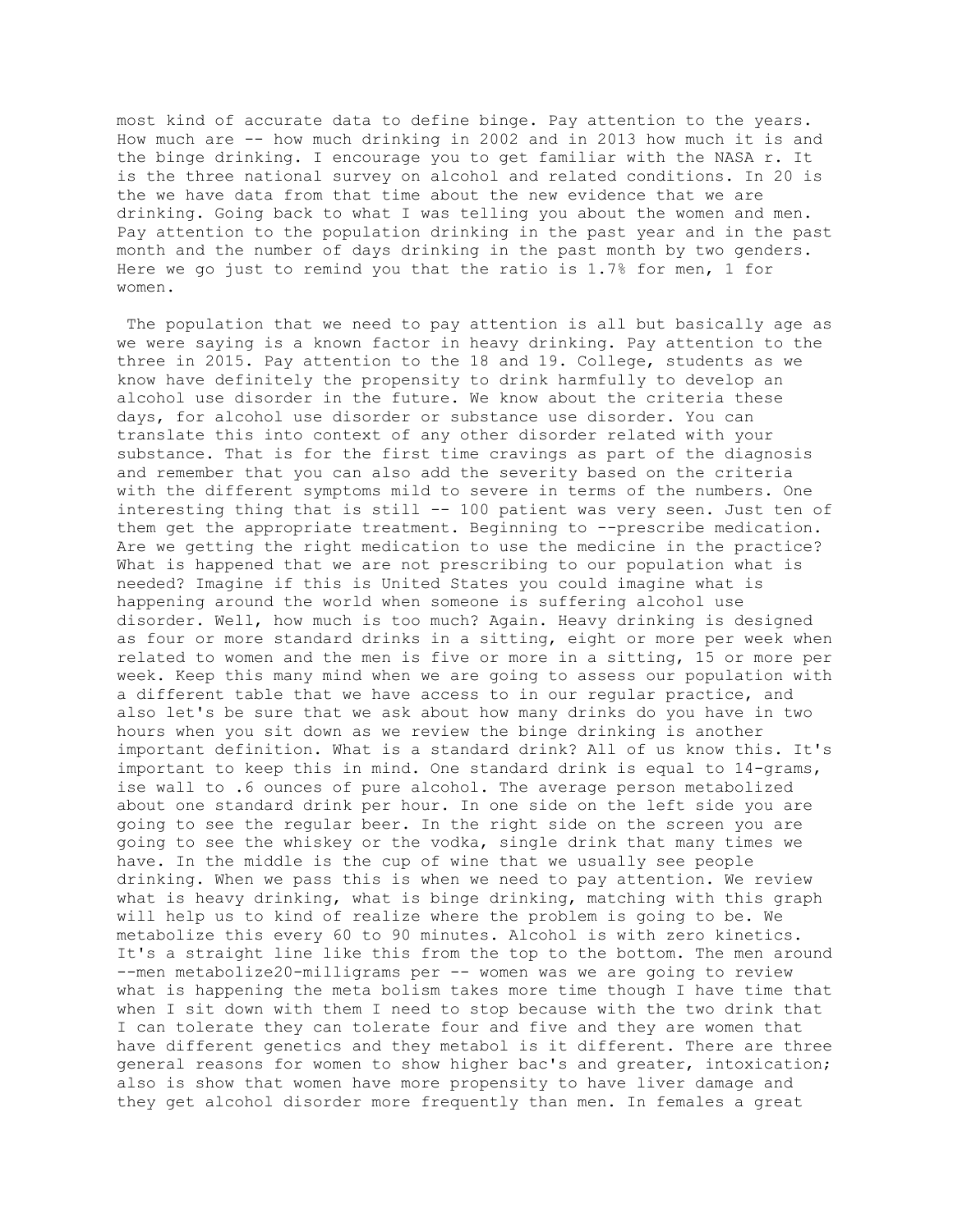number of body mass is fat compared to the water. That is the reason that alcohol gets in and it cannot be diluted as easy as in men. That's one of the important factors regarding women. Also, remember that the alcohol in the stomach or gi systema --females have very little of this compared to men. This also leads us to have women with higher levels of blood alcohol levels. The next piece is the liver, adh, females have a less active form of this than men. In other words they don't metabolize as efficiently as men. Important factor here. What is the most preventable cause of mental impairment or retardation? This country? Alcohol and we can prevent that baby or that fetus will develop fetal alcohol syndrome. Around the problem is around 50 per 1,000. In United States it's said that 40,000 infants suffer from fetal alcohol spectrum disorder every year. Remember, it seems that pregnant women when they work out the -- in the 30 day window they are drinking more than 20 years or 10 years ago. It's something we need to bring to the table when we have a woman in a productive life willing to have family, to prepare the ground for them to be sure that they have clear understanding of the consequences of drinking. Well, what happened with Mr. Rr? You realize that he had history of pancreatitis that probably rings the bell to you. Has hypertension, gerd and medication that this person takes. Lisinopril, omeprazole and zolpidem. Two medication that in the future we will be talking about. Be aware that many of these population ended up developing probably -- disorder based on this type of evidence that help them to manage their withdrawal symptoms. Well we are going to start see bio markers. Take a look at the vital signs. It's elevated, the --as we know the ratio when we see people drinking 1.5. That's what it's --on the books sometimes. You don't see that. Important to keep that in mind and remember this. Cat. Cdt. Carbo. A score basically it is elevated and as we are going to see this is a proveddas one the few bio markers for alcohol use disorder by the FDA. There are evidence based treatments. These different situations. If you apply the -- in 50 minutes you screen you have a brief intervention and you refer the person to treatment you are defeating a big major step. The first one is the cage -- and in the cage questioner. It's really strongly associated with alcohol use disorder. This is something important to know and important to apply in our practice. This is the questioner that with more time you can take a look in depth. This can be done in five to ten minutes maximum. Hit around the number six or seven is possible that the person will need therapy in addition of course to other interventions and brief interventions. The role of bio markers. Many him time times we use them to show them how bad they are doing. Let's change that frame of approach and use them to motivate our population, to show them the consequences of drinking. To probably encourage them that maybe through different approaches and changes you can reduce and stop the drinking. Of course, it is a tool that we can use such as when we use h1ac for diabetes is kind -- in the same frame a what can we do to make this treatment better. Right? We know the levels of alcohol in our system and what they can cause. In certain occasions the majority of people go to a 20 to 99 milligrams, remember, that driving is.08 and then you will hit the 100 milligrams and that is when we are going to have ataxia and different impairment s. If you have seen people walking and -- they are in the 400's. That means they develop a toleranceThey are capable to drink heavy. The levels will be very high. They are able to relate with you and in a -- a kind of a assertive way. When you start to see these is so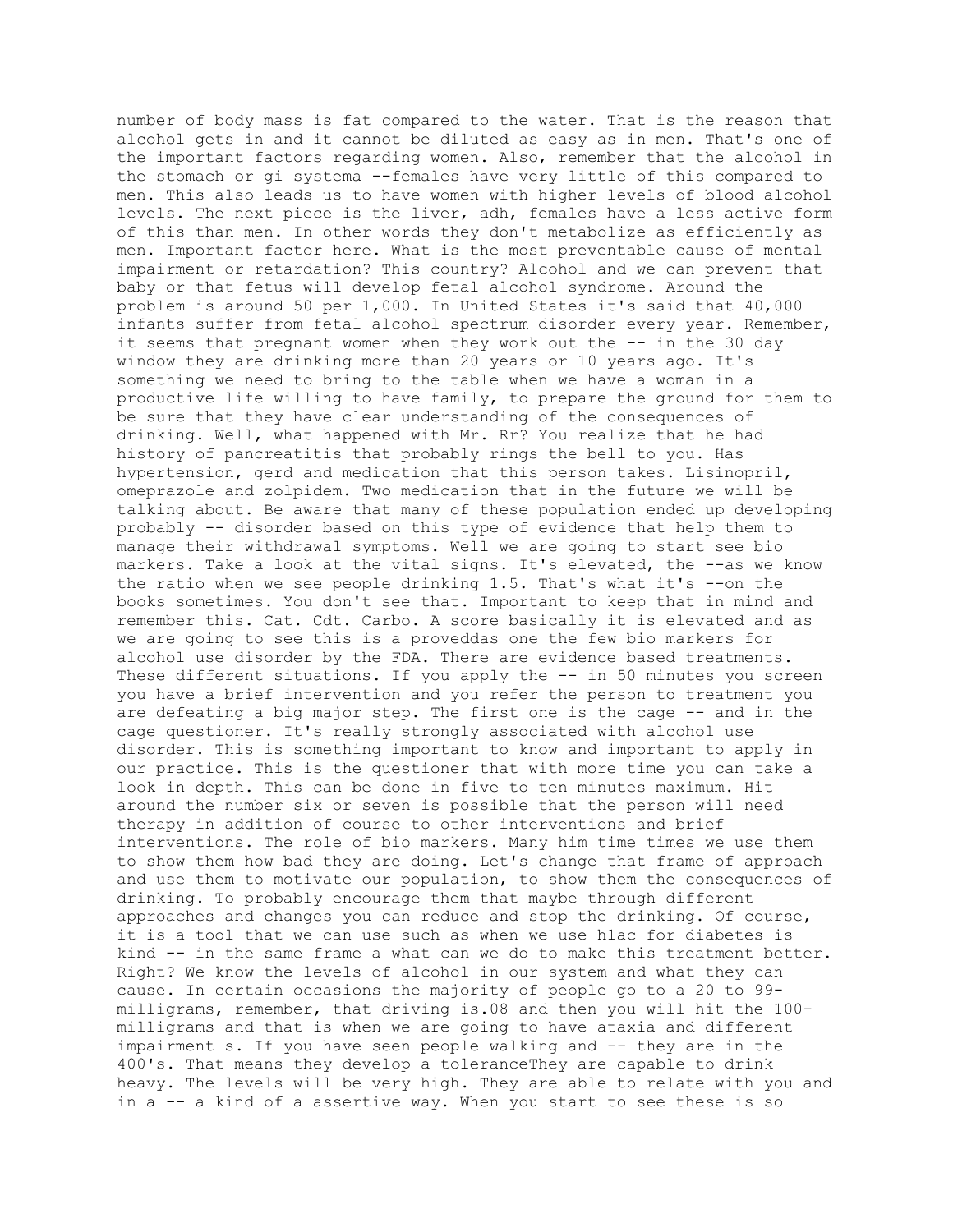important to approach the population with the possibility that we have for the treatment. Well, briefly, types of alcohol bio markers. Indirect tests. We have four different ones. The ones that reflect alcohol effects on other process is the one that I mentioned early. Only FDA approved alcohol bio markers. The direct test, the ones that reflect alcohol use are these three. Etg, ets, and peth. In general, they --the etg and ets in good or urine three to four days as we are going to see of drinking. How long it takes to this test to go to normal levels? Take a look. Some of them average in general four weeks. The mc takes double around eight weeks. And hope any these tools will help in your practice. Remember that this test is really good. People will why are we going to use cat if we have ggt? The only little thing or important thing to know is that cdt is more specific and has few shortage of false positives. They are able to capture as ggt, five rings or more for two to three weeks. By important to know as a big picture, what this test are all about. >> That's the reason that is a test that you should keep in mind. If you don't have access to it, let's use the ggt and the other ones. Shakes in the morning and he was --helped by medication prescribed by primary care. The phases of alcohol use disorder treatment are two detoxificatio. Many times we go with the detox and nothing else. What about the relapse prevention? This is when we need to integrate the strategy even though when the patient is in the in patient unit detoxing. The standard of care and some other possibilities. For alcohol. The -- apparently around the symptoms happening 13% to 71% of -- presents for detox. With less alcohol causing more symptoms and -- that's what the concept is. You can see these for example when a patient has a positive alcohol with less amount of drinking and with --repettive withdrawal symptoms. Managing of alcohol withdrawal we are familiar with this and remember it's so important to keep in mind of course the autonomic system. What happen if we don't treat it on time? We know that is essential to keep in mind that when we see the population we need to give them in addition to the ben SOP e, acid and multivitamin. Glucose and then we will lead that person to develop what is called the [Inaudible], nystagmu S&P aralysis of extra muscles. This come was mental disturbances. The mortality if you hit this level of the --of is going to be between ten and 20%. We know that alcohol withdrawal with come with seizure disorder. It's not a linear progression for this. What is key is that to keep in mind that the hallucinations that are more frequently visuaL. That is something that gets your attention when the person is withdrawalling from alcohol. You are going to see the seizures after 10% and most common in the first 48 hours. Then we move to the dt's. More frequently or let's say they happen in the -- with in the 72 hours after the last drink. Remember that is as the name says tremors, hallucinations. Important that this is a critical moment and you need to act like an emergency just to really note down it down as fast as you can with your entire team. I don't want to be redundant but the protocol is something that I encourage you to be familiar with. It is two minute test. It'll help you to minimize the use with the population that is suffering from alcohol use disorder. These are the different skills. I'm sure that you are familiar with them and what happened here in general. When you hit the c1 between 8 and 15 for sure you are going to need it or any other treatment. More than 15 is severe and for sure you are going to need an inpatient treatment. I don't need to repeat what we are reviewing but keep in mind that what you medicate your gaba, your energy system is something that you need to keep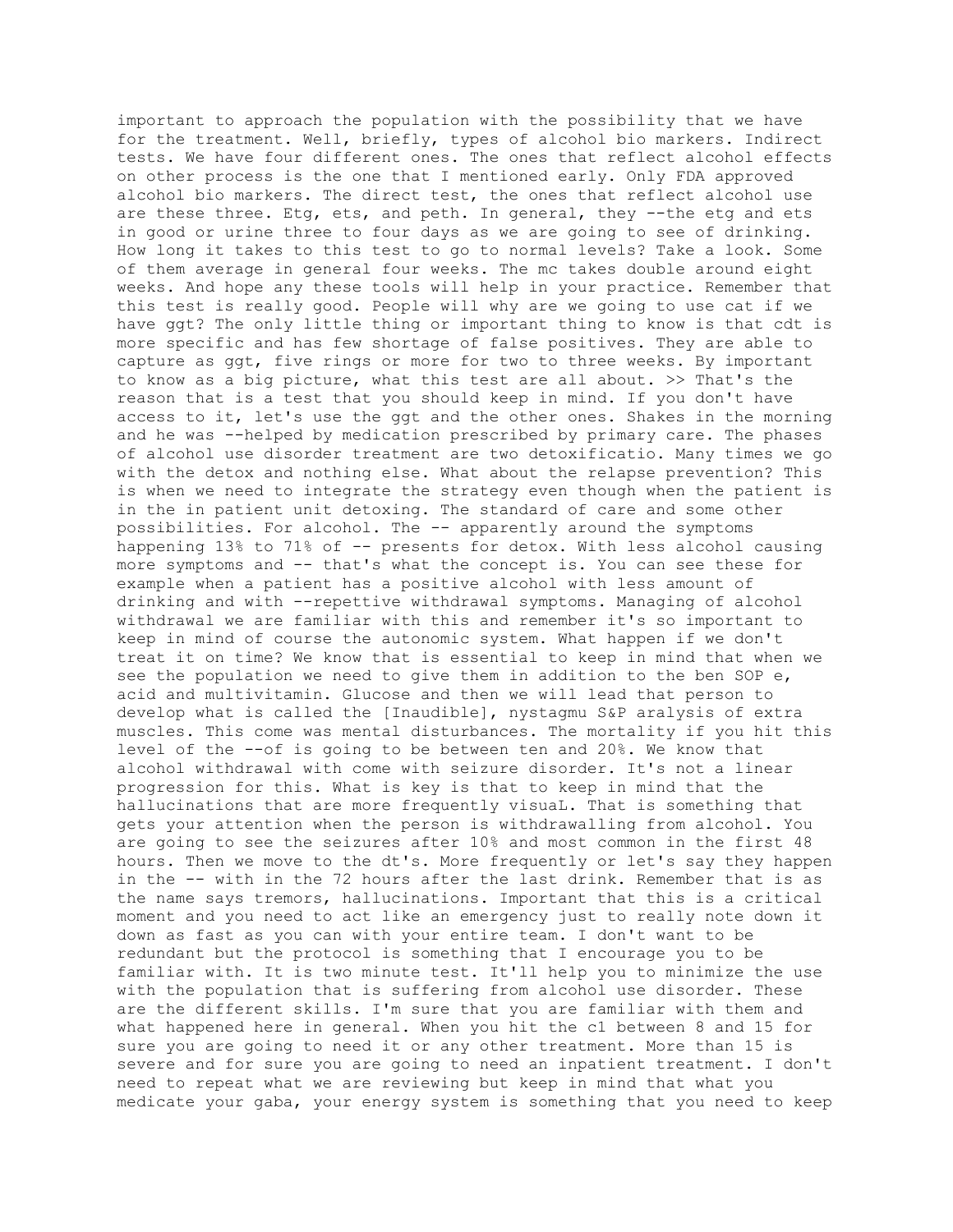in mind to monitor your patients. Well, with rr, you saw the person motivation a interview. You encourage him to get treatment. The patient was willing to start with you. You know that the person is ready probably to start treatment. You discuss more in depth what are the results and the consequences of the drinking and in his case you agree with the patient that you are going to start an outpatient treatment program. Probably an outpatient detox and then relapse prevention strategy. Remember that more than medications we are clinicians and we need to know about motivational interview. Remember the different approaches in our setting, 12 steps groups, incredible groups, motivational interview and et cetera. Well, we know that the first line for alcohol detox are benzodiazepin es. The most important key element is leave that it doesn't go through oxidation. That helps that your liver is going to work less if you go with this medication in the treatment of your patients. Of course you can use other medications but interesting enough they are long acting benzoes. If you want to be more gentle with the metabolism and avoid - the person will go to a lot of efforts in the liver, you go with that. In the -- outpatient withdrawal such as Mr. Rr. Less than eight. Sometimes a little bit higher. Depends on the context. No history of seizures, no serious medical or surgical problems. No serious mental or drug history. Good social support and you have someone that iswatching the patient. History of dta's. Remember if you have --and you are pregnant those are aspects to consider the inpatient withdrawal treatment. Inability to tolerate oral medication. Major medical or surgical problem the person has a psychosis that can leaded person to not make the right decision. [Inaudible] in general these are kind of the doses that you can handle. And important to mention the isn't convulsions. Of course the advantages of these possible treatments during the detoxification are related to the system. The advantages is that they don't have the abuse potential. They keep the cognition. These advantages. Let's review the therapy. Important, just to keep your mind with the genetics. At some point we were talking about the opr and genetic variant that was going to be fantastic for those people with that gene to respond. Other studies showing that the opr and m1 for -- respond has not been sported. I put all genetics variants there. Probably in the test. Oprm1 is the one that is going to come up. You can see targets with different medications based on any chemists. What I want you to take from this slide is that people are trying to divide it with reward protective withdrawal and try to match it to the appropriate medication. Hopefully in a few years from now with genetic, with personalized medicine, individual care, knowing theGenes, probably we are going to be able to determine who responds better to what and to what situations. This is a slide that summarizes that and of course with more time you will take the time to review in depth these different parts that make this topicuseful. Primarily it modulates that -- that we review. That's the reason this population in general drinks less and when they relapse they have more tendency to drink less amounts of alcohol and have less heavy drinking. Very important tool to keep in mind. Use it, I just --site here one of the many studies done. Showing us how heavy drinking goes down. The dose five milligrams per day. Be aware to check liver function initially when you prescribe. You don't need to wait that the person will be sober to start. If you see someone willing to change. Add the naltrexon on board. [Captioners transitioning]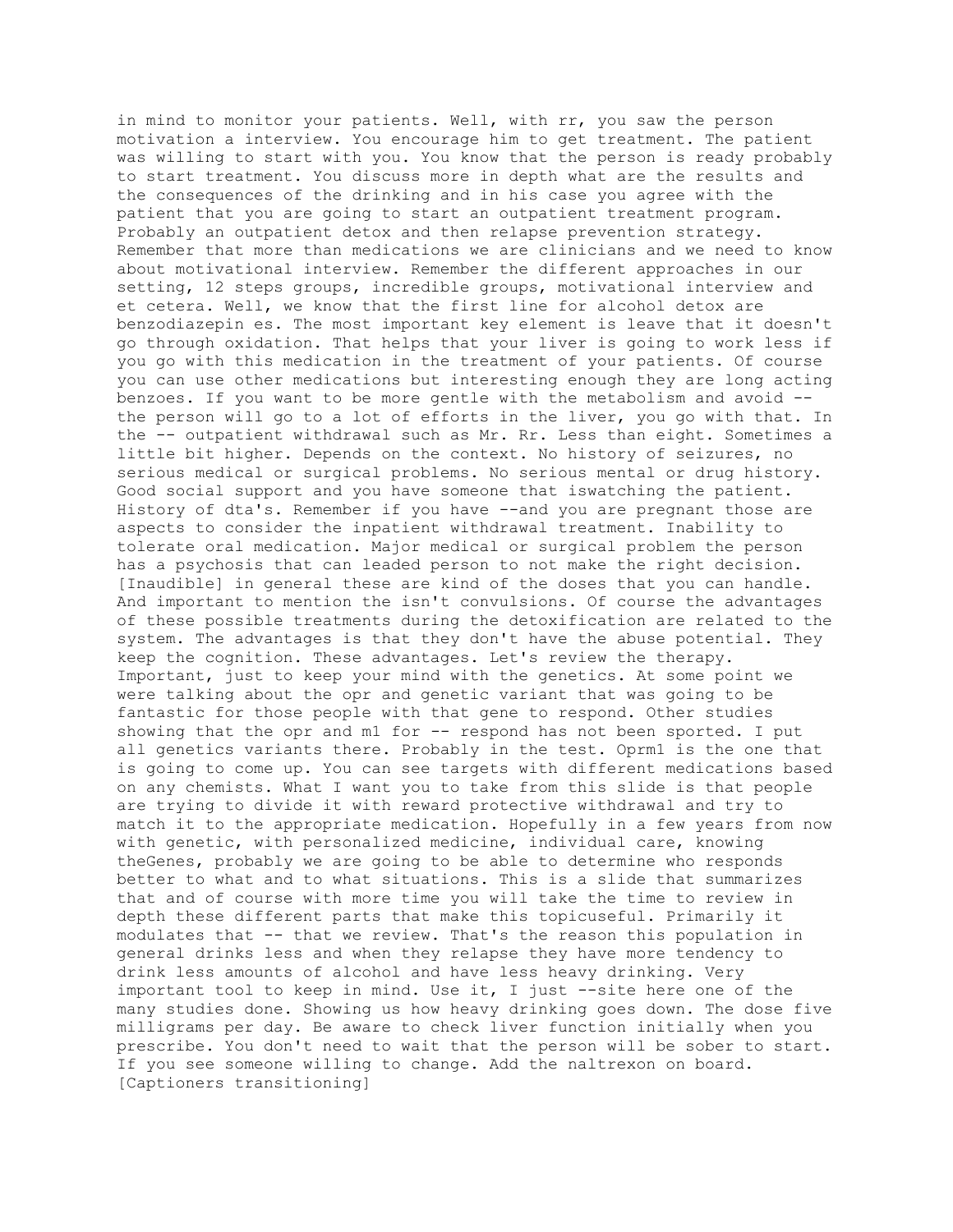Long --is an injectable form every single month. 380-milligrams is a really effective medication multiple studies have been showing us how important these can is be for our population.

as I was telling you, check them initially, after one month, every three to six months in general. When they are elevated, that does not prevent you from prescribing Nalterexone . If there elevated four times, you see the picture with the window with the alcohol, and they have less heavy drinking, very important to keep in mind. I cited it one of the main studies showing how heavy drinking goes down, the dosage five milligrams per day, please be aware to check liver function initially when you prescribed. You don't need to wait that they will be sober to start but if you see someone willing to change, add the Nalterexone, be aware they are not taking opioids because if you give Nalterexone, that is on opioids, you will have withdrawal. Some side effects, the most frequent are abdominal pain, diarrhea, and insomnia. As I was telling you, after one month, every three to six months, in general. When the LFTs are elevated, that does not prevent you from prescribing Nalterexone . If the LFDs are elevated four times and you see the clinical picture with the window that the person will benefit from chronological treatment with Nalterexone, go ahead . Long acting Nalterexone is an injectable form, every single month, 380 milligrams is a really effective medication, multiple studies have shown how important they could be for our population. Remember the Naltrexone is approved for opioid use disorder but today we are emphasizing the treatment of alcohol use disorder. In general, try to be sure that your patients get the medication every 28 to maximum every 30 days because the levels drop so quickly. Here we go. The indicated doses, 380 milligrams. For protective withdrawal, be aware that people may be developed protective withdrawal, six months later, 12 months later, after they stop drinking, they have these symptoms. This is when we can proceed. It seems that the mechanism of action goes to the receptor and a system is stabilized. In summary, a reduced the negative reinforcement, basically the absence is creating the patient. The sad story is that Europeans show good results in general, Americans did not show the good results that the European study showed. There is a contradiction, but, in general, that is the flavor that we have. These are the medications that I will use if I have a person with liver damage and the person is willing to try something. Remember, you need to take two tablets three times a day of Acamprosate, that is difficult, it is metabolized to the kidneys, the person as creatine elevated, and you need to reduce the dose or maybe stop the medication. The other medication that I think is important, it is FDA approved, the disulfiram which inhibits the hydrogenase, the Asian population certain genes affect these and that is the reason why the Asian population does not tolerate alcohol, because it creates what disulfiram creates in your body. It basically accumulates the acetate and the acetate accumulation leads you to have headaches and nausea. Well, the studies on disulfiram have been placebo-controlled studies and, again, they have been showing us it is helpful when you have a partner or someone that is in charge of reminding you to take the medication. Most studies are negative but the supervision helps certain populations. The main study was done in the VA system where they give you the population, 250, 500 milligrams maximum, after 12 hours posted drinking. Be aware that when you stop the medication, you need to wait one to two weeks to really restart drinking, because if you drink